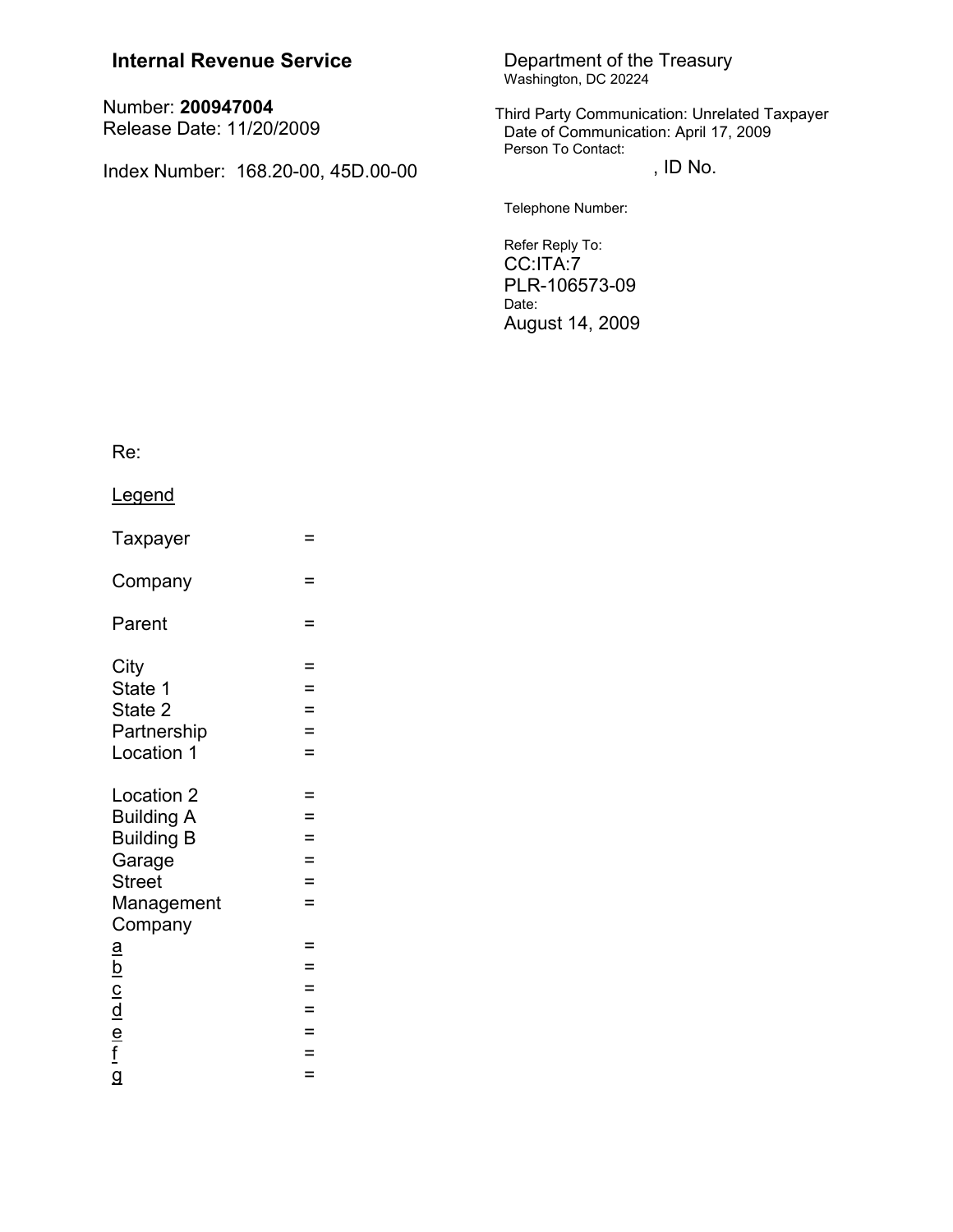| $=$      |
|----------|
| $=$      |
| $=$      |
| $=$      |
| $=$      |
| $=$      |
| $=$      |
| $\equiv$ |
| $=$      |
| $\equiv$ |
|          |
| $=$      |
| $=$      |
| $=$      |
| $=$      |
| $=$      |
| $=$      |
| $=$      |

Dear :

This letter responds to a letter dated February 13, 2009, and subsequent correspondence, submitted on behalf of Taxpayer, requesting letter rulings under §§ 168(e)(2) and 45D(d)(3) of the Internal Revenue Code regarding a mixed-use development of three buildings.

#### FACTS

Taxpayer represents that the facts are as follows:

Taxpayer is a member of an affiliated group that files a consolidated return. Taxpayer's parent company is Parent. Taxpayer is planning to develop three properties, located in City, into a single business and commercial complex that will include residential units (the "Project"). Taxpayer will develop the Project at Location 1, which is located in a low-income community. The three properties are existing Building A, Building B, and Garage.

Taxpayer (either directly or through related parties) will create a Community Development Entity ("CDE"), which is expected to receive a new market tax allocation from the Secretary of the Treasury. The CDE will invest in a qualified active low-income community business ("QALICB"). Taxpayer and Company formed Partnership, a State 1 limited liability company, which will be the QALICB that will invest in the Project. If favorable letter rulings are received by Taxpayer and Company, Building A, Building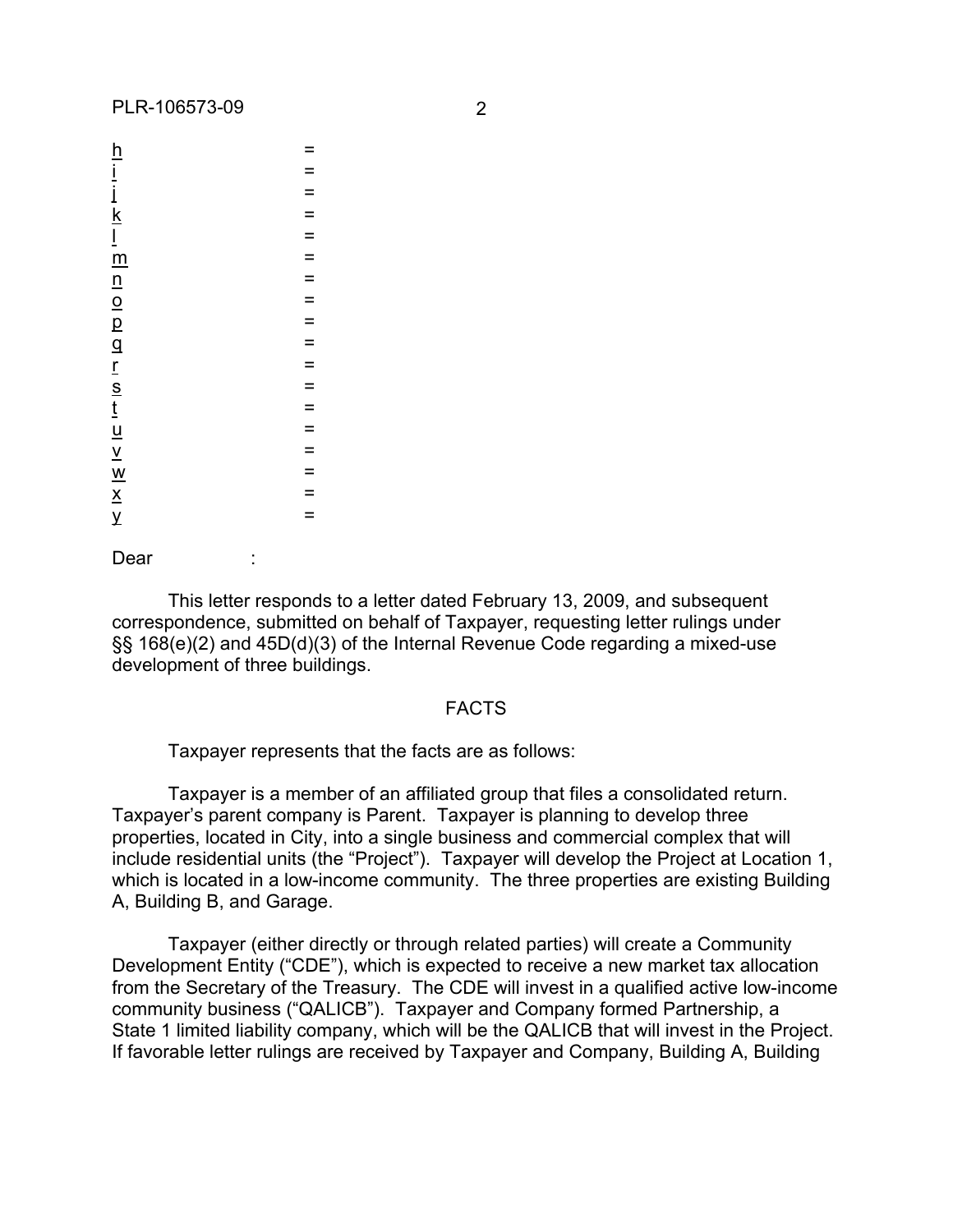B, and Garage will be transferred to Partnership and Partnership then will own the three buildings composing the Project.

Building B and Garage are contiguous. Building A is separated from Building B and Garage by Street, a public street. The three buildings composing the Project will be redeveloped as a single integrated project. A single architect has served as the site plan architect for the Project and has created designs and drawings of all three buildings as one development.

Building A will be renovated for use as commercial and residential space. Construction work for the renovation of Building A will commence on a, with a projected completion date of b, and placed-in-service date of c. The d floor of Building A will be a general lobby and retail space. The e and f floors will have Executive Office space for lease. The g through h floors will be leased or operated for Partnership by a hotel company as an extended-stay hotel with u units. The i through j floors will be residential apartments. The k floor will have l two-level penthouse residential units and a private amenity center for use by tenants and their guests. There will be  $m$  residential rental units in Building A.

Building B also will be renovated for use as commercial and residential space. Construction work for the renovation of Building B will commence on a, with a projected completion date of n, and placed-in-service date of o. The d floor of Building B will be a residential lobby and retail space. The  $\overline{e}$  through p floors will be residential apartment units. There will be q residential units in Building B.

Garage is attached to the west side of Building B. It has approximately r parking spaces. Taxpayer plans extensive renovations to Garage. Construction work for the renovation of Garage will commence on a, with a projected completion date of s. During these renovations, some of the parking access ramps will be rendered inoperative. Moreover, during the renovations, Garage will be used for construction staging, such as contractor offices, secure storage of equipment and materials, and other construction personnel support facilities. As a result, Garage will need to be taken out of service. All parking agreements and third-party use will be terminated (e.g., Garage will be closed to the public). Once the renovations are completed, Garage will be placed back in service with the Project.

Upon completion of the renovations to Garage, Garage will be connected to Building B by interior pathways and to Building A by an enclosed skywalk that crosses Street. Employees and customers of the retail and commercial space and residents of Building A and Building B will access Garage by means of these interior pathways, including the enclosed skywalk. Moreover, the newly-renovated Garage will contain an emergency generator for the entire Project, which will be connected with Building A by electrical lines that run across the skywalk, the Project's storage space, and the Project's maintenance facilities.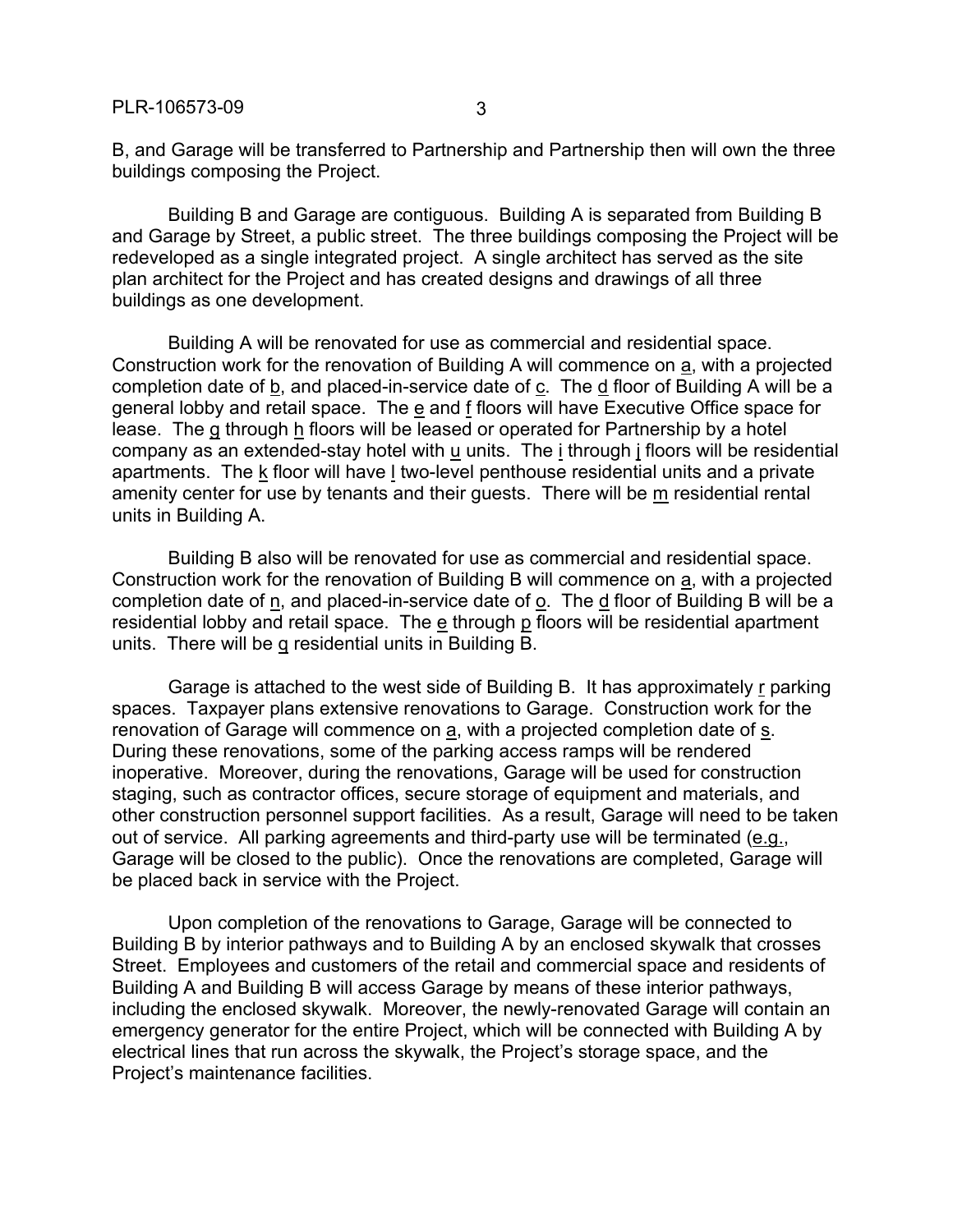In addition to its parking spaces, Garage will have t square feet of retail/office space.

The commercial and residential tenants of the Project will be given priority in leasing parking spaces in Garage at a slight discount from market rent. Garage will also be available to the general public on a daily and monthly basis. Of the r parking spaces, m will be dedicated to the residential rental units in Building A, q will be dedicated to the residential rental units in Building B, u will be available for hotel guests, and the remaining v spaces will be available to retail, office, and general public parking. Parking will be provided to residents and commercial tenants of the Project as part of their rent. Parking for residential and commercial tenants will not be separately invoiced.

The Project has been designed to provide for the seamless movement of the residents and commercial tenants of the Project among the three buildings composing the Project (Building A, Building B, and Garage). After the renovations, the enclosed skywalk that crosses Street will connect Building A to Building B and Garage. This skywalk will allow residents and commercial tenants of the Project to move among the three buildings composing the Project. For example, tenants in Building B will need to walk to Building A to visit the management office and business center, to use the exercise facilities, or to access the lobby for vehicle pick up and drop off. In addition, the skywalk will provide a conduit for mechanical supplies among the three buildings composing the Project.

There is one overall plan of finance for the development of the Project. Financing for the Project will come from Gulf Opportunity Zone Bonds (w%), historical rehabilitation credits  $(x\%)$ , and equity investment  $(y\%)$ . Building A, Building B, and Garage will all be included in the Gulf Opportunity Zone Bond package.

The financing for the Project is interdependent. The purchasers of the bonds that will finance the Project, the investors who will receive the new markets tax credit ("NMTC Investors"), the financial institution that will provide credit enhancement for the bonds (e.g., a letter of credit), and any additional lenders will each analyze all aspects of the financing of the Project and make its commitment on reliance of each aspect of the financing being in place. That is, the Project will not move forward unless all the financing is in place, and the financing will be done on a complete Project basis and not on particular components of the Project.

Taxpayer represents that the financing will be done on the basis of the Project. There will be no financing with respect to any specific property or individual component of the Project's real estate. Further, the trustee for the bond holders, the financial institution providing the letter of credit, the NMTC Investors, and any lenders (financing separate from the new markets tax credit) will look to the revenue and assets of the Project (i.e., the properties as a single property), and not to a particular property to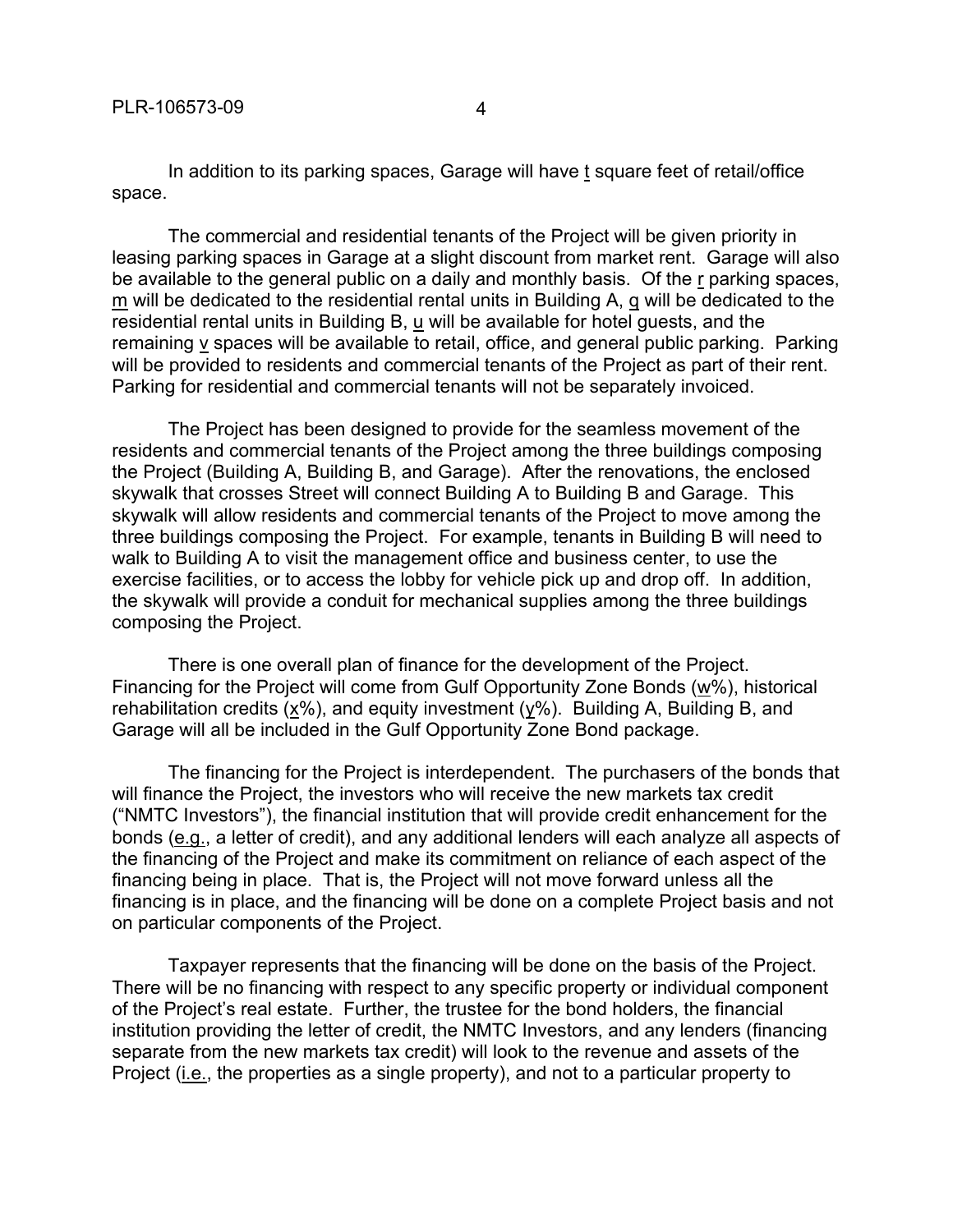secure the financing. Moreover, any lender would hold a mortgage on all the real estate of the Project.

The Project will be marketed to the public as a single, mixed-use development. Each building of the Project will be owned by the same person (i.e., Partnership) for Federal income tax purposes and that person will be primarily responsible for managing and maintaining the property. The operations and management office of the Project will be located in one of the three buildings. All tenants and other users of the facilities will correspond, make rent payments, or request services from this office.

Partnership will enter into a contract with Management Company. A single entity of Management Company will manage all aspects of the Project. It will operate an onsite management office that will serve as a single point of contact, and will oversee all leasing, tenant relations, preventative or other maintenance, and daily management for the entire Project. The entity of Management Company also will directly manage all commercial operations (i.e., office, retail, parking garage, etc.), and will subcontract the hotel and residential functions to related companies. The functions that will be subcontracted relate to various activities within the buildings; that is, the subcontracts are not done on a building-by-building basis.

Taxpayer provided the following representation by Management Company: "[Management Company] will manage [Building A], [Building B], and [Garage] as one building/property for all purposes (including the Comprehensive Management Plan, accounting system, annual budget, monthly accounting package, and program of preventive maintenance procedures)."

The accounting function for the Project will be administered at the corporate level of Management Company in Location 2. Given the distinct operating requirements for each of the uses of the Project, initially the accounting will be done on the basis of use, such as apartments, hotels, and commercial spaces, enabling the Project to meet the individual reporting requirements to the City and State 2 for each Project component. These individual accountings will subsequently be consolidated for Partnership's use for lenders, investors, and tax purposes. The books for tax purposes will be prepared and kept by an independent CPA firm.

Taxpayer represents that neither it nor Partnership will have gross income derived from: (a) any trade or business consisting predominantly of the development or holding of intangibles for sale or license; or (b) any trade or business consisting of the operation of any private or commercial golf course, country club, massage parlor, hot tub facility, suntan facility, racetrack or other facility used for gambling, or any store the principal business of which is the sale of alcoholic beverages for consumption off premises. Taxpayer also represents that no commercial (nonresidential) space in each of the three buildings (Building A, Building B, and Garage) will be leased or used as a massage parlor, hot tub facility, suntan facility, facility used for gambling, or store the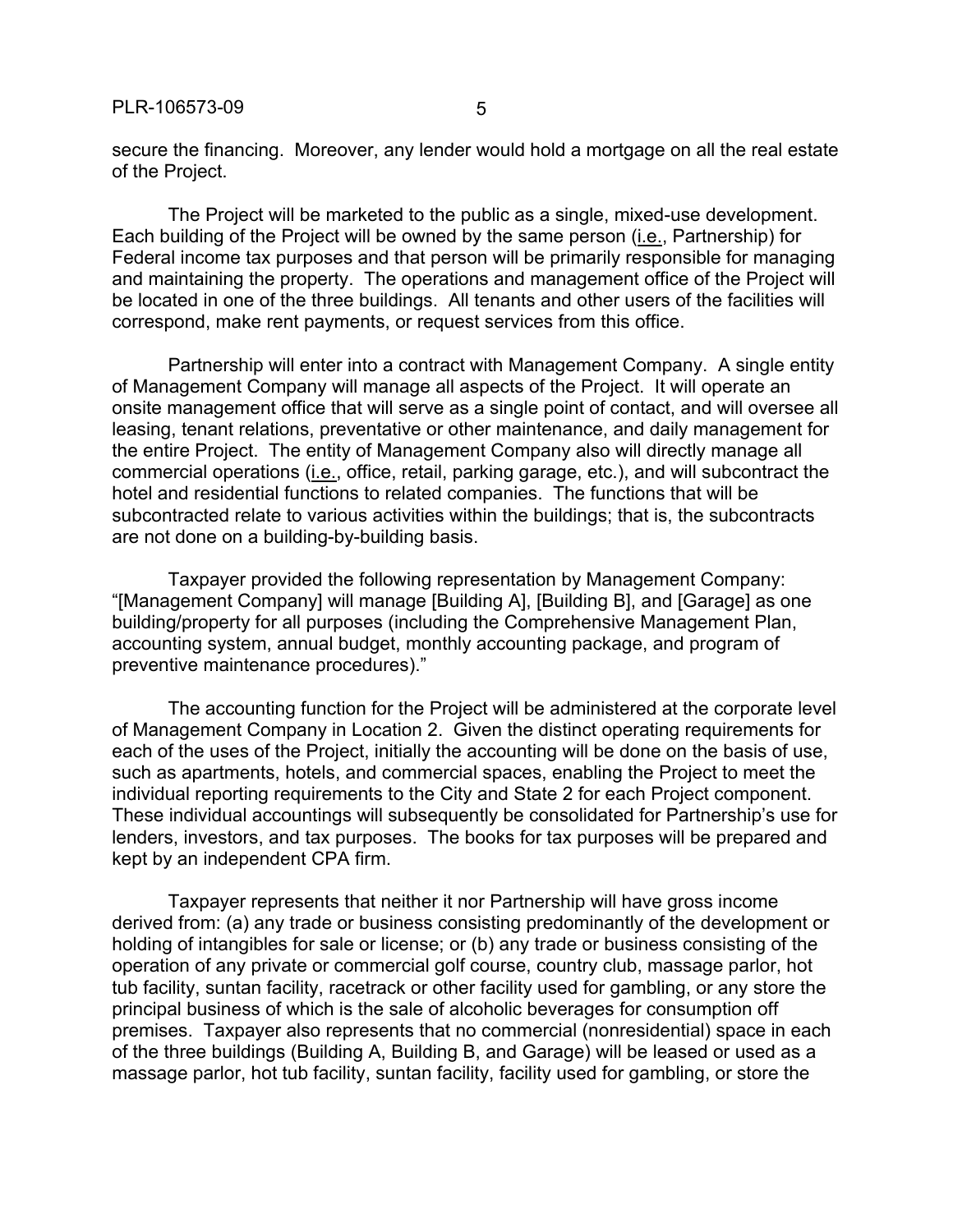principal business of which is the sale of alcoholic beverages for consumption off premises.

Moreover, Taxpayer represents that the Project is considered a substantial improvement to the property, and that Partnership will be engaged in a trade or business. Finally, with respect to the extended stay hotel in Building A, Taxpayer represents that for more than one-half of the days in which a dwelling unit in the extended stay hotel will be occupied on a rental basis during Taxpayer's taxable year, such unit will be occupied by a tenant or series of tenants each of whom occupies the unit for less than 30 calendar days.

# RULINGS REQUESTED

Taxpayer requests the Internal Revenue Service issue the following rulings:

- 1) Building A, Building B, and Garage may be treated as a single building for purposes of determining whether the building (and its structural components) is residential rental property or nonresidential real property under § 168(e)(2).
- 2) If Building A, Building B, and Garage are treated as a single building for purposes of determining whether the building (and its structural components) is residential rental property or nonresidential real property under § 168(e)(2), then Partnership qualifies as a qualified business under  $\S$  45D(d)(3) to the extent this single building (and its structural components) is nonresidential real property under  $§$  168(e)(2)(B).

# LAW AND ANALYSIS

### Ruling 1

Section 168(e)(2) defines the terms "residential rental property" and "nonresidential real property" for purposes of determining depreciation under § 168. Section 168(e)(2)(A)(i) provides that the term "residential rental property" means any building or structure if 80 percent or more of the gross rental income from such building or structure for the taxable year is rental income from dwelling units. For this purpose, § 168(e)(2)(A)(ii) provides that the term "dwelling unit" means a house or apartment used to provide living accommodations in a building or structure, but does not include a unit in a hotel, motel, or other establishment more than one-half of the units in which are used on a transient basis.

Section 168(e)(2)(B) provides that the term "nonresidential real property" means section 1250 property which is not (i) residential rental property, or (ii) property with a class life of less than 27.5 years.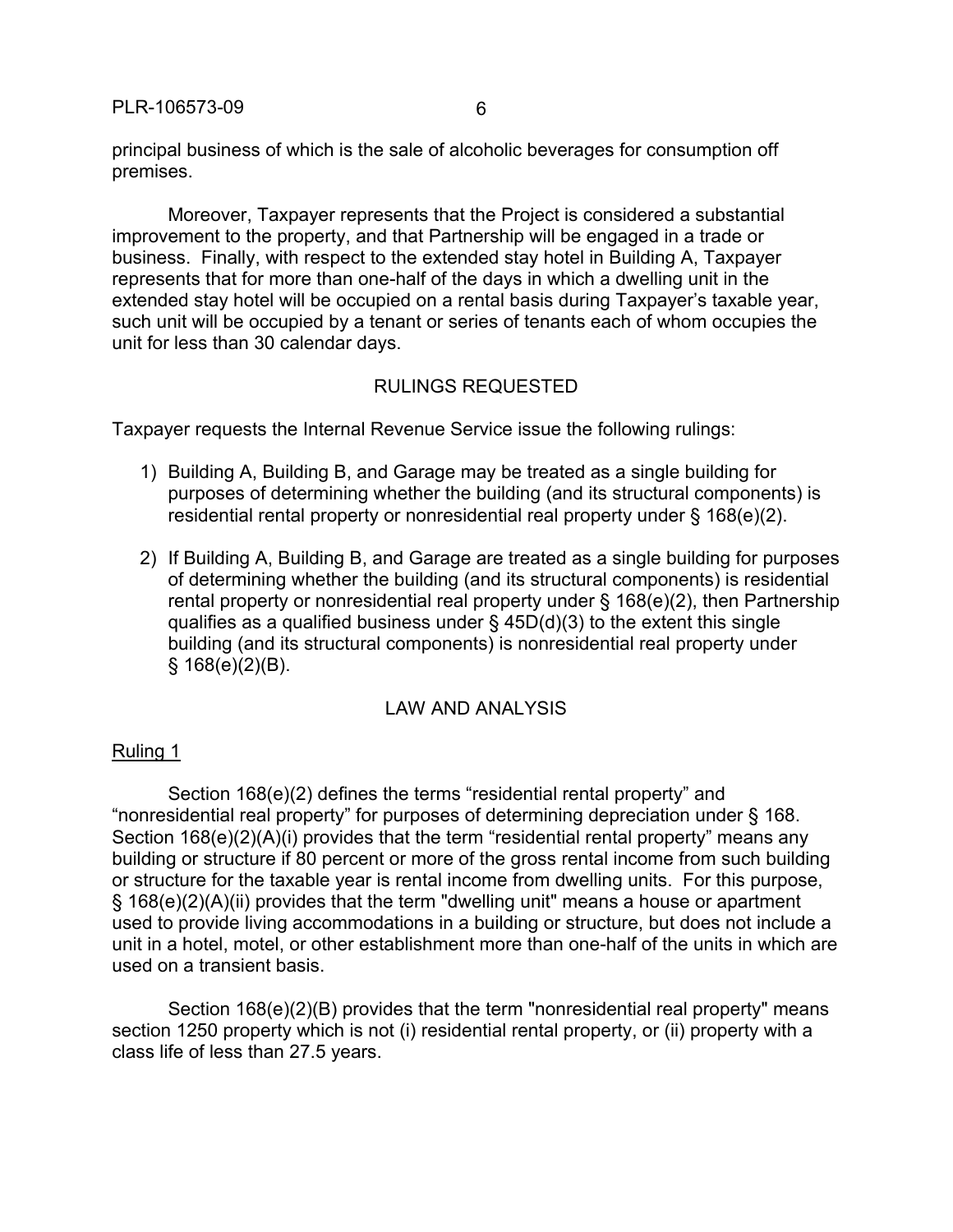Section 168(i)(12) provides that the term "section 1250 property" has the meaning given such term by § 1250(c). Section 1250(c) provides that the term "section 1250 property" means any real property (other than section 1245 property, as defined in § 1245(a)(3)) that is or has been property of a character subject to the allowance for depreciation provided in § 167. See also § 1250-1(e) of the Income Tax Regulations.

Section 1.1250-1(a)(2)(ii) provides that, for purposes of applying depreciation recapture rules of § 1250, the facts and circumstances of each disposition is considered in determining what is the appropriate item of section 1250 property. In general, a building is an item of section 1250 property, but in an appropriate case more than one building may be treated as a single item. For example, if two or more buildings or structures on a single tract or parcel (or contiguous tracts or parcels) of land are operated as an integrated unit (as evidenced by their actual operation, management, financing, and accounting), they may be treated as a single item of section 1250 property.

Section 168(e)(2)(A) was amended by § 11812(b)(2)(A) of the Revenue Reconciliation Act of 1990, Pub. L. 101-508, 1991-2 C.B. 484, 543 (the "1990 Act"). Prior to this amendment, § 168(e)(2)(A) provided that the term "residential rental property" has the meaning given such term by § 167(j)(2)(B).

Prior to the enactment of the 1990 Act, § 167(j)(2)(B) provided in pertinent part that a building or structure shall be considered to be residential rental property for any taxable year only if 80 percent or more of the gross rental income from such building or structure for such year is rental income from dwelling units (within the meaning of former  $\S$  167(k)(3)(C)).

Former § 1.167(j)-3(b)(1)(ii) provided that in any case where two or more buildings or structures on a single tract or parcel (or contiguous tracts or parcels) of land are operated as an integrated unit (as evidenced by their actual operation, management, financing, and accounting), they may be treated as a single building for purposes of determining whether the building or structure is residential rental property.

Thus, for purposes of determining if Building A, Building B, and Garage are residential rental property or nonresidential real property under § 168(e)(2), these buildings may be treated as a single building when they are on a single tract of land or parcel (or contiguous tracts or parcels) and they are operated as a single integrated unit. For making the latter determination, the relevant factors are the actual operation, management, financing, and accounting for the buildings. See § 1.1250-1(a)(2)(ii); see also former § 1.167(j)-3(b)(1)(ii).

While Building B and Garage are contiguous, Building A is separated from Building B and Garage by only one public street, Street. Further, after the renovations, Building A will be connected to Building B and Garage by an enclosed skywalk that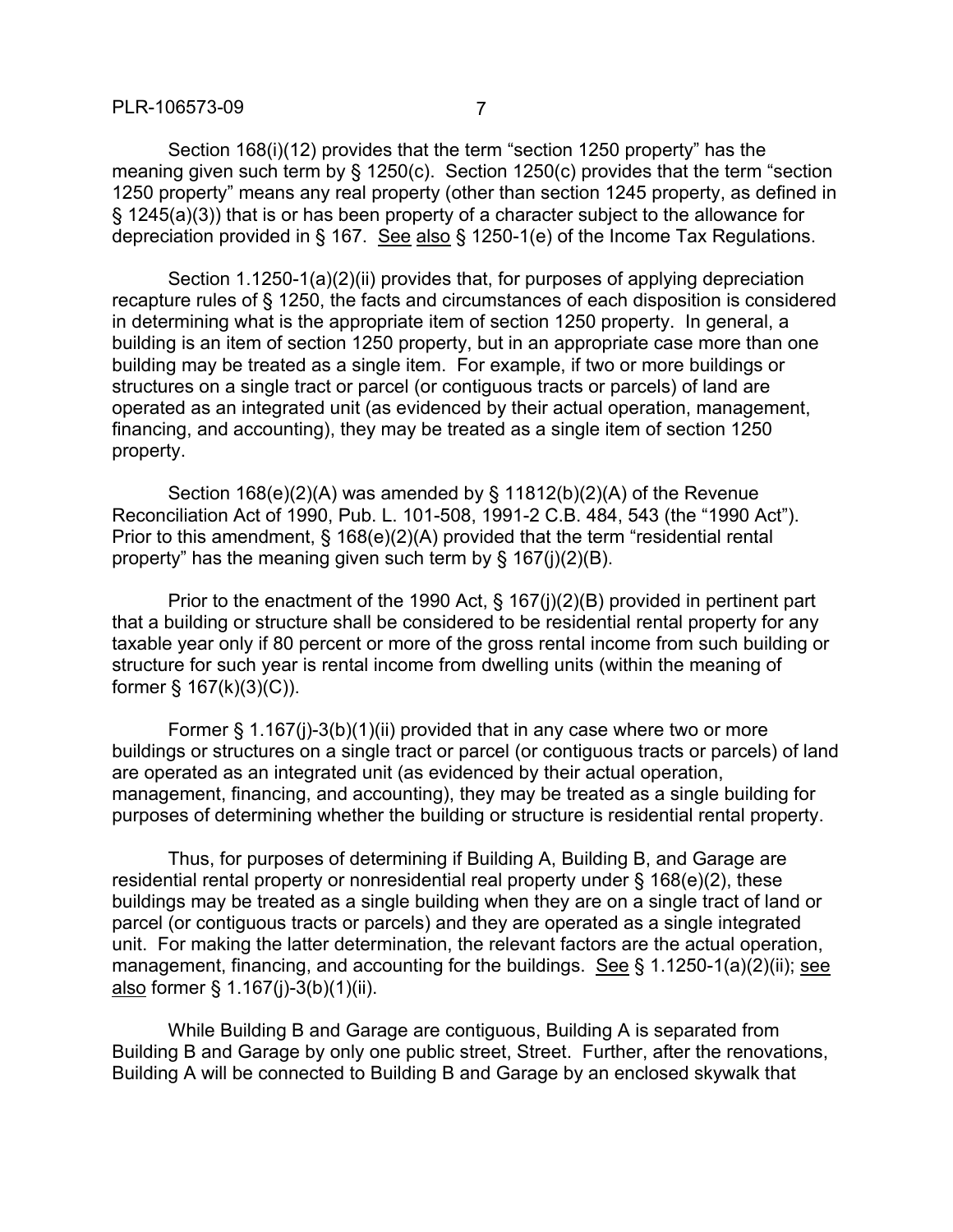crosses Street. These facts support treating Building A, Building B, and Garage as being on contiguous tracts of land for purposes of determining whether these buildings may be treated as a single building under § 168(e)(2).

With regard to operation of the Project, Taxpayer represents that, once renovated, Garage will be connected to Building B by interior pathways and to Building A by an enclosed skywalk that crosses Street. The enclosed skywalk that crosses Street will connect Building A to Building B and Garage. The skywalk and interior pathways will be used by employees, customers, and tenants to travel among the buildings, and will allow the movement of mechanical supplies among the buildings. Thus, the Project will provide for the seamless movement of the residents and commercial tenants of the Project among the three buildings of the Project.

Taxpayer also represents that residential and commercial tenants of the Project will be given priority in leasing parking spaces at a slight discount from market rent and parking will be provided as part of their rent. Further, of the r parking spaces in Garage, Taxpayer will dedicate one parking space to each residential rental unit in Building A and Building B.

Further, Taxpayer represents that Garage will contain an emergency generator that supports the entire Project, as well as the Project's storage space and the Project's maintenance facilities. Moreover, Building A, Building B, and Garage will be renovated and placed in service within the same one-year period.

With regard to management of the Project, Taxpayer represents that the three buildings comprising the Project will be owned by Partnership and marketed as a single, mixed-use development. All aspects of the Project will be managed by a single entity of Management Company. It will operate an onsite management office that will serve as a single point of contact, and will oversee all leasing, tenant relations, preventative or other maintenance, and daily management for the entire Project. All tenants and other users of the facilities will correspond, make rent payments, or request services from this office. The entity of Management Company also will directly manage all commercial operations (i.e., office, retail, parking garage, etc.), and will subcontract the hotel and residential functions to related companies. The functions that will be subcontracted will not be done on a building-by-building basis. Moreover, Taxpayer has provided Management Company's representation that it will manage the three buildings as one building/property for all purposes (including the Comprehensive Management Plan, accounting system, annual budget, monthly accounting package, and program of preventive maintenance procedures).

With regard to financing of the Project, Taxpayer represents that there is one overall plan of finance for the development of the Project. Financing will be done on the basis of the Project. There will be no financing with respect to any specific property or individual component of the Project's real estate. Further the trustee for the bond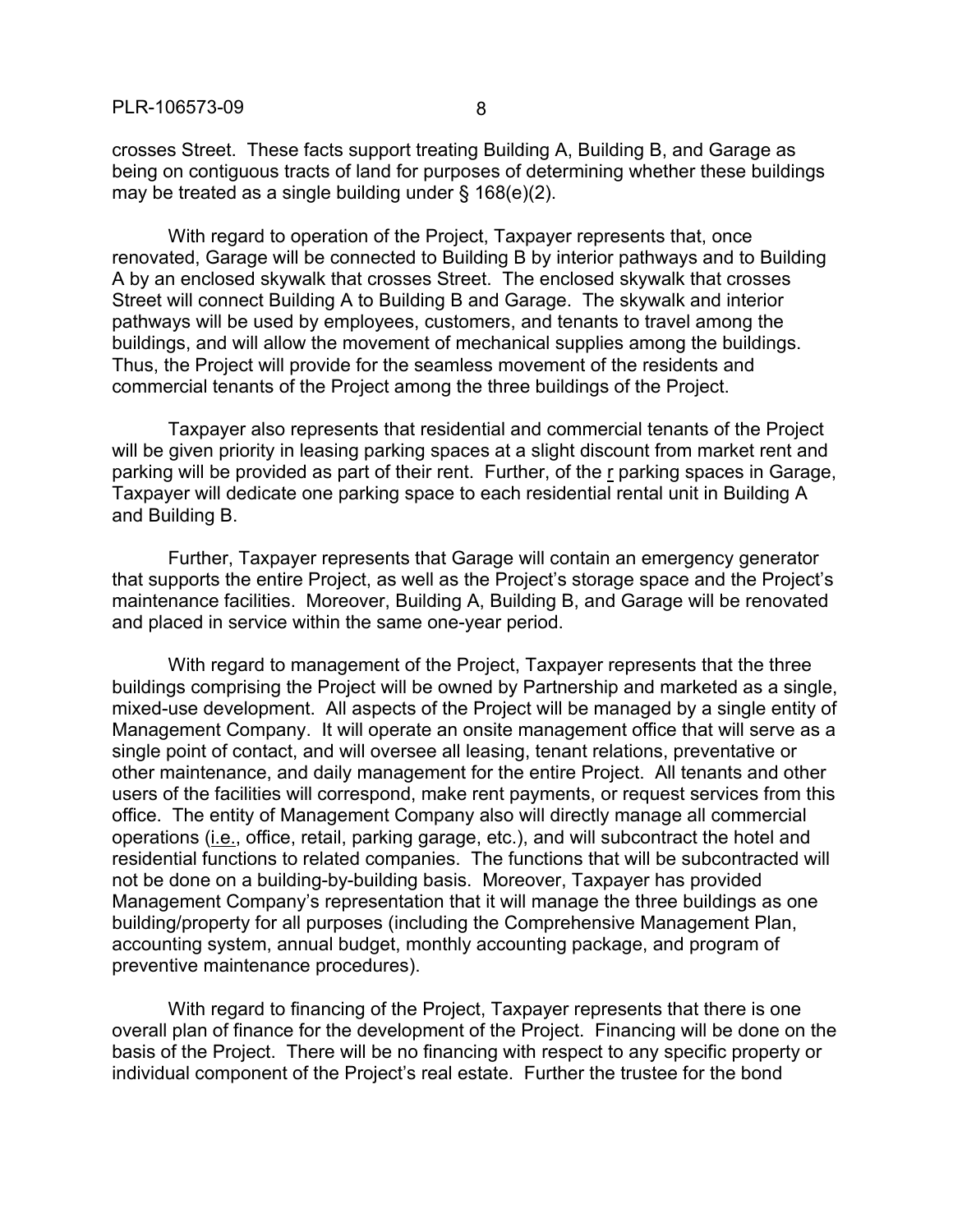holders, the financial institution providing the letter of credit, the NMTC Investors, and any lenders (financing separate from the new markets tax credit) will look to the revenue and assets of the Project (*i.e.*, the properties as a single property), and not to a particular property to secure the financing. Moreover, any lender would hold a mortgage on all the real estate of the Project.

Finally, with regard to the accounting for the Project, Taxpayer represents that the accounting function for the Project will be administered at the corporate level of Management Company in Location 2. Ultimately, the individual accountings required for Taxpayer to meet its City and State reporting requirements for each Project component will be consolidated for Partnership's use for lenders, investors, and tax purposes.

Taxpayer's facts and representations about the operation, management, financing, and accounting of the Project show that the three buildings composing the Project (Building A, Building B, and Garage) are to be operated as a single integrated unit. As previously discussed, Taxpayer's facts also support treating these three buildings as being on contiguous tracts of land. Accordingly, Taxpayer's facts and representations support treating the three buildings composing the Project as a single building for purposes of determining whether Building A, Building B, and Garage are residential rental property or nonresidential real property under § 168(e)(2).

#### Ruling 2

Section 45D(a) provides that, for purposes of the § 38 general business credit, in the case of a taxpayer who holds a qualified equity investment on a credit allowance date of this investment, which date occurs during the taxable year, the new markets tax credit determined under § 45D for the taxable year is an amount equal to the applicable percentage of the amount paid to the qualified community development entity for this investment at its original issue. The credit allowance date for any qualified equity investment is the date on which the investment is initially made and each of the 6 anniversary dates thereafter. The applicable percentage is 5 percent for the first 3 credit allowance dates and 6 percent for the remaining credit allowance dates.

The new markets tax credit may be claimed only for a qualified equity investment in a qualified CDE. Under § 45D(b), a qualified equity investment is any equity investment in a qualified CDE for which the CDE has received an allocation from the Secretary of the Treasury if, among other things, the CDE uses substantially all of the cash from the investment to make qualified low-income community investments.

Section 45D(d)(1)(A) provides that a "qualified low-income community investment" includes any capital or equity investment in, or loan to, any QALICB. Under § 45D(d)(2)(A)(i), a QALICB means, with respect to any taxable year, any corporation (including a nonprofit corporation) or partnership if for this taxable year, amongst other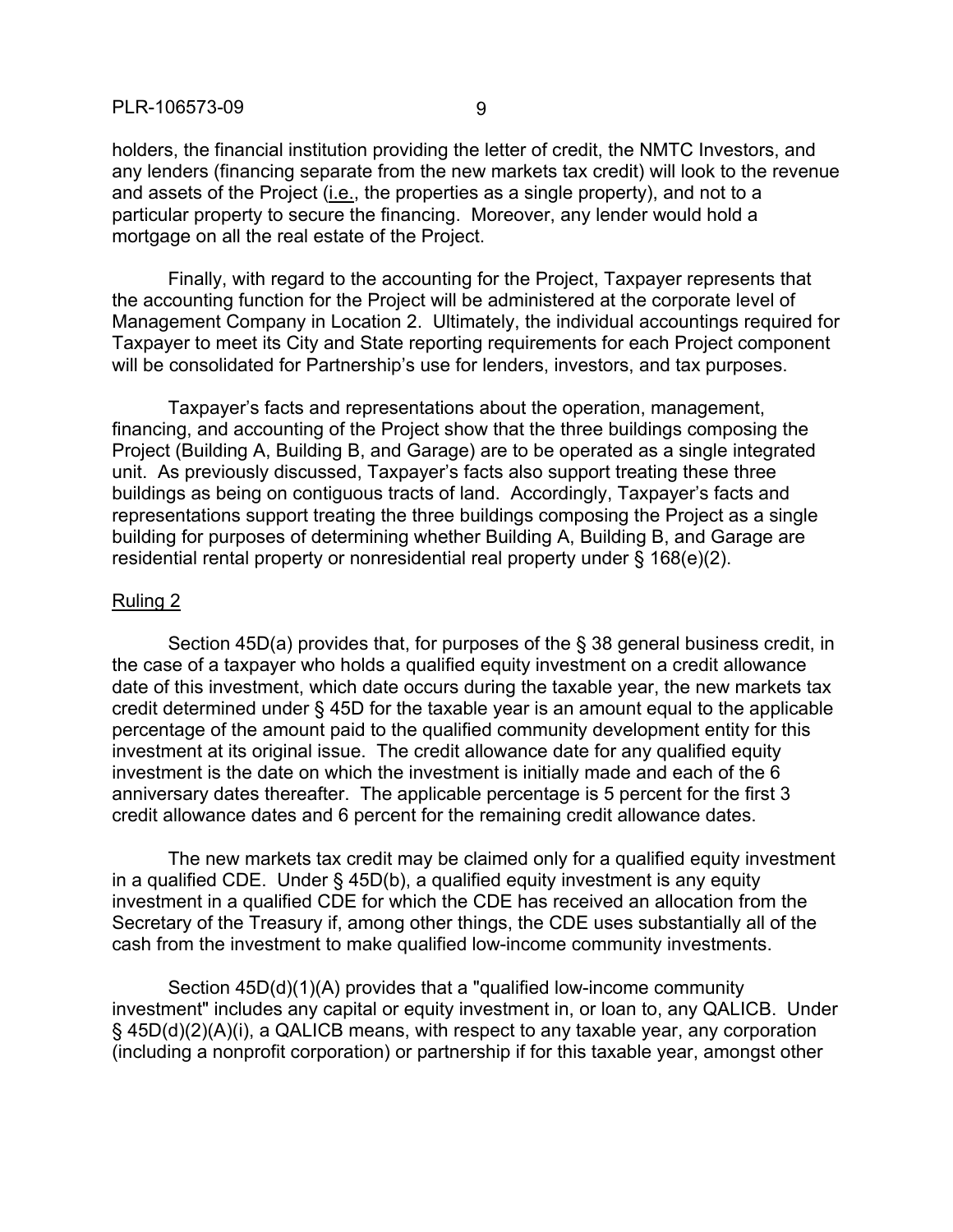requirements, at least 50 percent of the total gross income of such entity is derived from the active conduct of a qualified business within any low-income community.

Section 45D(d)(3) provides that for purposes of § 45D(d), the term "qualified business" has the same meaning given to such term by § 1397C(d), except that (A) in lieu of applying § 1397C(d)(2)(B), the rental to others of real property located in any lowincome community is treated as a qualified business if there are substantial improvements located on the property, and (B) § 1397C(d)(3) does not apply.

Section 1.45D-1(d)(4)(i) provides that the term QALICB means, with respect to a taxable year, a corporation (including a nonprofit corporation) or a partnership engaged in the active conduct of a qualified business (as defined in  $\S$  45D-1(d)(5)), if the requirements in  $\S$  1.45D-1(d)(4)(i)(A), (B), (C), (D), and (E) are met.

Except as otherwise provided in § 1397C(d), § 1397C(d)(1) provides that the term "qualified business" means any trade or business.

Section 1397C(d)(2)(A) provides that the rental to others of real property located in an empowerment zone is treated as a qualified business if and only if the property is not residential rental property (as defined in § 168(e)(2)).

Section 1397C(d)(4) provides that the term "qualified business" does not include any trade or business consisting predominantly of the development or holding of intangibles for sale or license.

Section 1397C(d)(5)(A) provides that the term "qualified business" does not include any trade or business consisting of the operation of any facility described in § 144(c)(6)(B). These facilities are any private or commercial golf course, country club, massage parlor, hot tub facility, suntan facility, racetrack or other facility used for gambling, or any store the principal business of which is the sale of alcoholic beverages for consumption off premises.

Section 1397C(d)(5)(B) provides that the term "qualified business" also does not include any trade or business the principal activity of which is farming (within the meaning of § 2032A(e)(5)(A) or (B)), but only if, as of the close of the taxable year, the sum of (i) the aggregate unadjusted bases (or, if greater, the fair market value) of the assets owned by the taxpayer which are used in such a trade or business, and (ii) the aggregate value of assets leased by the taxpayer which are used in such a trade or business, exceeds \$ 500,000. For purposes of § 1397C(d)(5)(B), rules similar to the rules of § 1397(b) (regarding controlled groups) apply.

Taxpayer represents that it will develop the Project at Location 1, which is located in a low-income community. Taxpayer also represents that Partnership will be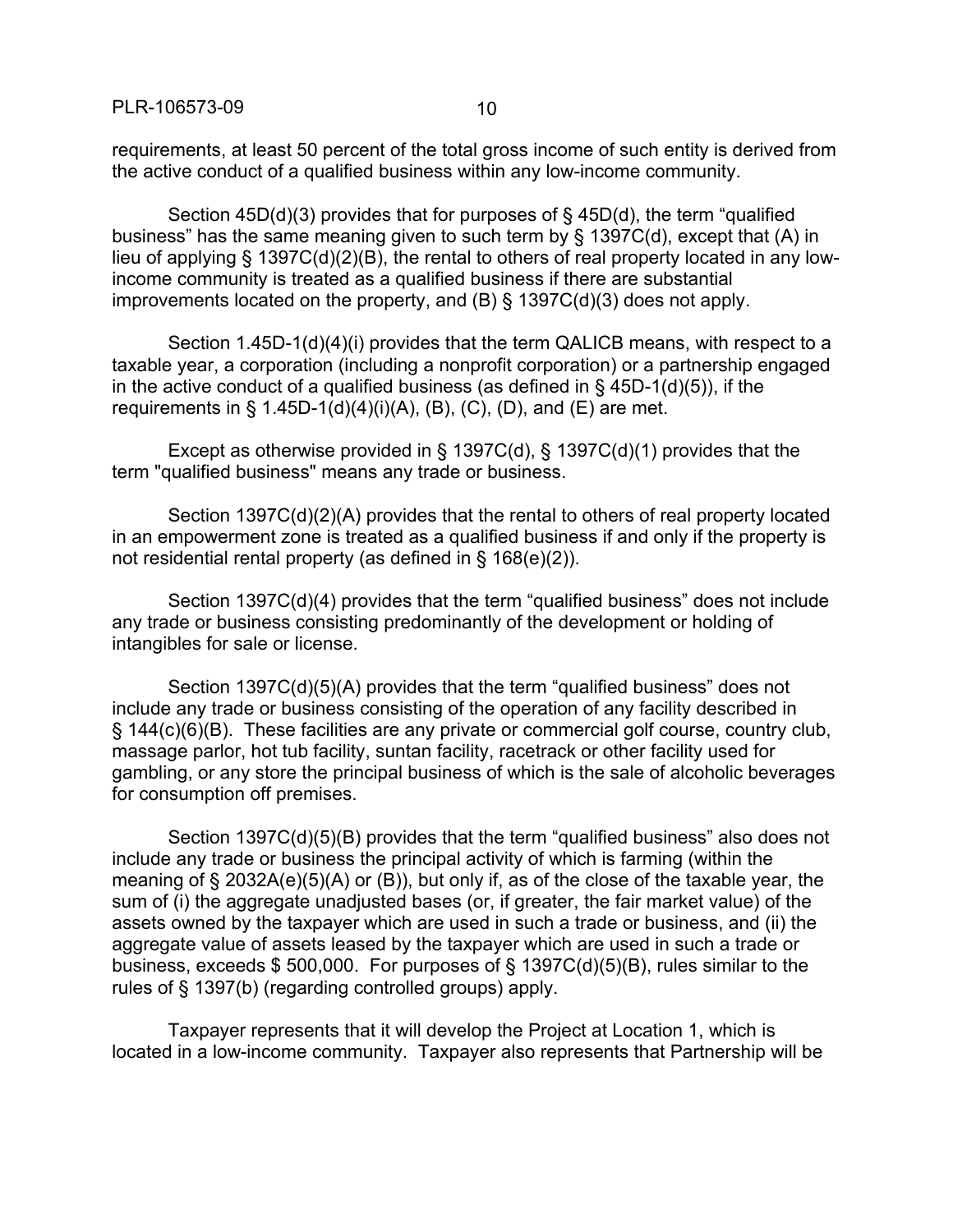engaged in a trade or business and that the Project is considered a substantial improvement to the property.

Further, Taxpayer represents that neither it nor Partnership will have gross income derived from: (a) any trade or business consisting predominantly of the development or holding of intangibles for sale or license; or (b) any trade or business consisting of the operation of any private or commercial golf course, country club, massage parlor, hot tub facility, suntan facility, racetrack or other facility used for gambling, or any store the principal business of which is the sale of alcoholic beverages for consumption off premises. Moreover, Taxpayer represented that no commercial space in each of the three buildings composing the Project will be leased or used as a massage parlor, hot tub facility, suntan facility, facility used for gambling, or store the principal business of which is the sale of alcoholic beverages for consumption off premises.

### **CONCLUSIONS**

Based solely on the facts and representations submitted and the relevant law and analysis as set forth above, we conclude that:

1) Building A, Building B, and Garage may be treated as a single building for purposes of determining whether the building (and its structural components) is residential rental property or nonresidential real property under § 168(e)(2).

2) If Building A, Building B, and Garage are treated as a single building for purposes of determining whether the building (and its structural components) is residential rental property or nonresidential real property under § 168(e)(2), then Partnership qualifies as a qualified business under  $\S$  45D(d)(3) to the extent this single building (and its structural components) is nonresidential real property.

We also note that if Building A, Building B, and Garage are treated as a single building for purposes of determining whether the building (and its structural components) is residential rental property or nonresidential real property under § 168(e)(2), then Building A, Building B, and Garage also are treated as a single item of section 1250 property for purposes of § 1250.

Except as specifically set forth above, we express no opinion concerning the tax consequences of the facts described above under any other provision of the Code. Specifically, no opinion is expressed or implied on (i) whether the buildings composing the Project are nonresidential real property or residential rental property for any taxable year under § 168(e)(2), (ii) what components of such buildings are section 1245 property (as defined in § 1245(a)(3)), and (iii) whether any of the buildings composing the Project qualify for the rehabilitation credit under § 47 (including whether such buildings may be treated as a single building under § 47).